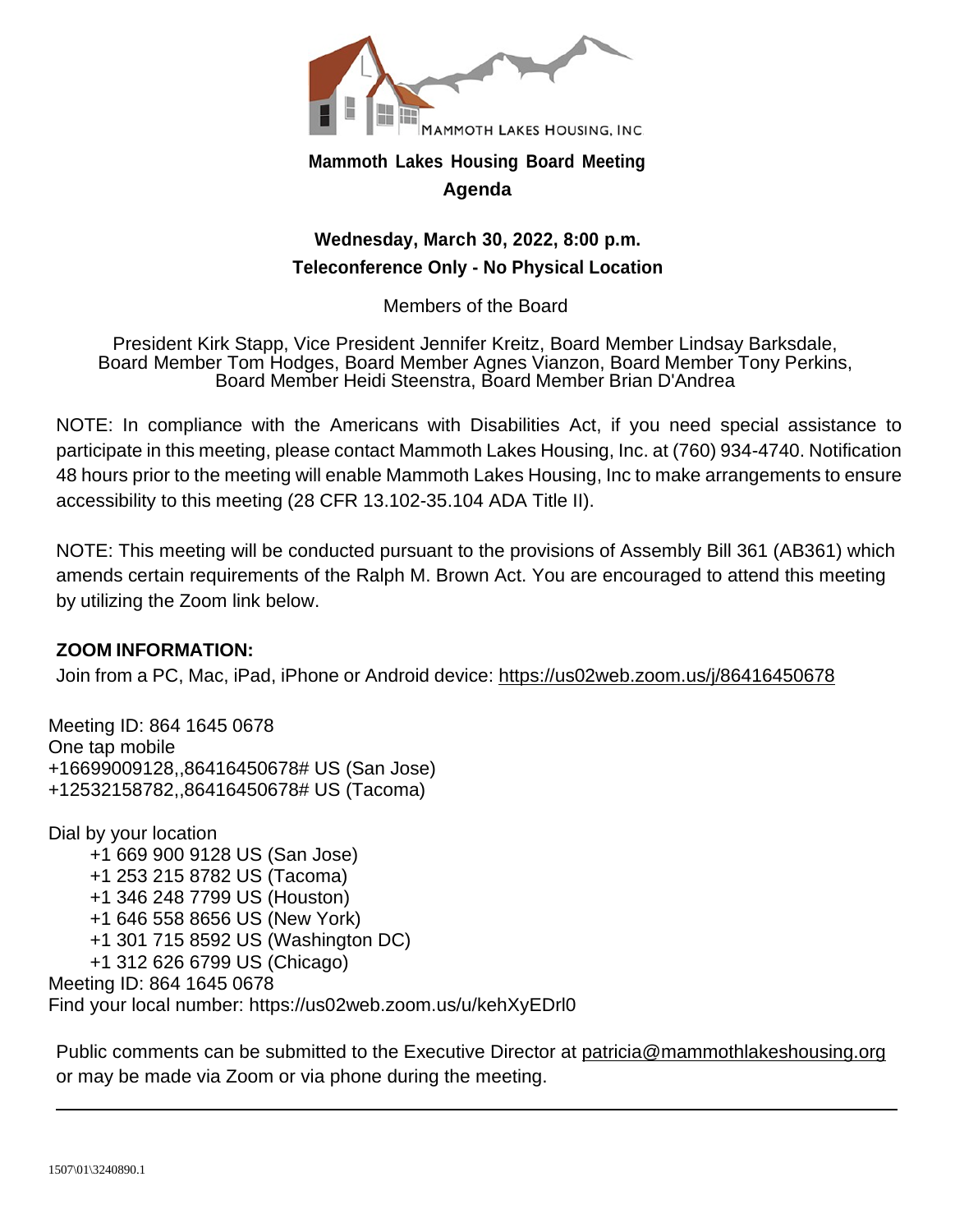# **1. Call to Order**

Regular meeting of the public benefit corporation, 501(c)3, Mammoth Lakes Housing, Inc. whose mission is to support affordable housing for a viable economy and sustainable community.

# **2. Public Comments**

This is the established time for any member of the public wishing to address the Mammoth Lakes Housing, Inc. Board of Directors on any matter that does not otherwise appear on the agenda. Members of the public desiring to speak on a matter appearing on the agenda should ask the Chairman for the opportunity to be heard when the item comes up for consideration. Public comments may be submitted to the Executive Director at patricia@mammothlakeshousing.org or clerk@townofmammothlakes.ca.gov before or during the meeting, may be made in person in Suite Z or by "Raising your hand" in Zoom.

## **3. Policy Matters**

**3.1** Consider adoption of Resolution 22-09, to update Resolution 29-03 which authorized Mammoth Lakes Housing to submit an application for a Home Investment Partnerships Program (HOME) Community Housing Development Organization (CHDO) application for the commercial conversion to eleven onebedroom apartments

### **4. Adjourn**

The meeting will adjourn to the next regular Board meeting.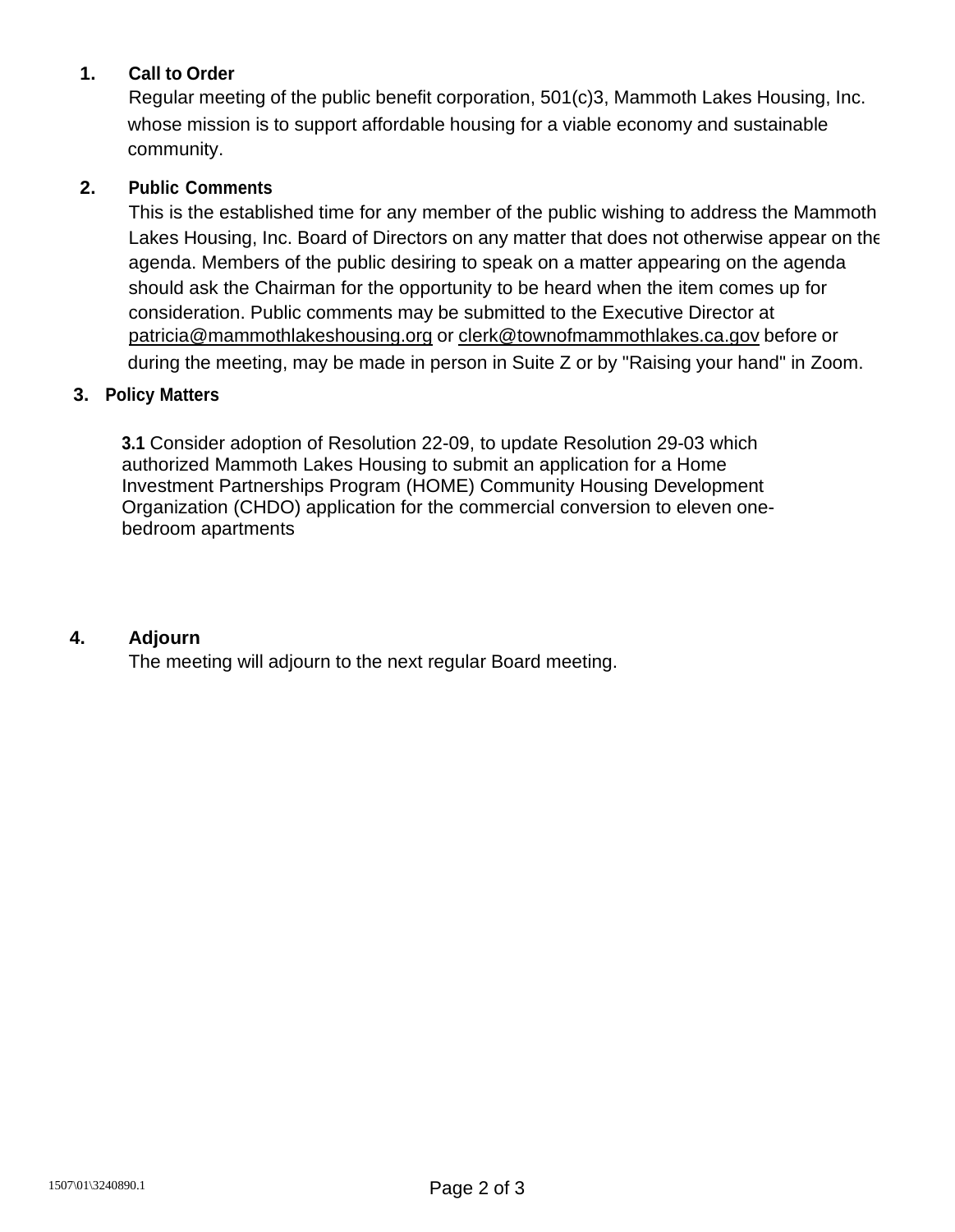### **RESOLUTION NO. 22-09**

### **A RESOLUTION OF THE BOARD OF DIRECTORS OF MAMMOTH LAKES HOUSING, INC. AUTHORIZING THE SUBMISSION OF THE 2019 HOME INVESTMENT PARTNERSHIPS PROGRAM APPLICATION TO THE CALIFORNIA STATE DEPARTMENT OF HOUSING AND COMMUNITY DEVELOPMENT FOR FUNDING UP TO \$3,500,000; AND IF SELECTED, THE EXECUTION OF A STANDARD AGREEMENT, ANY AMDENDMENTS THERETO, AND OF ANY RELATED DOCUMENTS NECESSARY TO PARTICIPATE IN THE HOME INVESTMENT PARTNERSHIPS PROGRAM**

#### **WHEREAS:**

- A. The California Department of Housing and Community Development (the "Department") is authorized to allocate HOME Investment Partnerships Program ("HOME") funds made available from the U.S. Department of Housing and Urban Development ("HUD"). HOME funds are to be used for the purposes set forth in Title II of the Cranston-Gonzalez National Affordable Housing Act of 1990, in federal implementing regulations set forth in Title 24 of the Code of Federal Regulations, part 92, and in Title 25 of the California Code of Regulations commencing with section 8200.
- B. On October 31, 2019, the Department issued a Notice of Funding Availability announcing the availability of funds under the HOME program (the "NOFA").
- C. In response to the October 2019 HOME NOFA, Mammoth Lakes Housing, Inc., a certified nonprofit Community Housing Development Organization (the "Applicant"), wishes to apply to the Department for, and receive an allocation of, HOME funds.

### **IT IS THEREFORE RESOLVED THAT:**

1. In response to the October 2019 HOME NOFA, the Applicant shall submit an application to the Department to participate in the HOME program and for an allocation of funds not to exceed two million Dollars (\$3,500,000) for the following activities and/or programs:

> *Rental new construction project located at 238 Sierra Manor Road, Mammoth Lakes, CA to convert two commercial buildings to eleven one-bedroom apartments.*

2. If the application for funding is approved, then the Applicant hereby agrees to use the HOME funds for eligible activities in the manner presented in its application as approved by the Department in accordance with the statutes and regulations cited above. The Applicant may also execute a standard agreement, any amendments thereto, and any and all other documents or instruments necessary or required by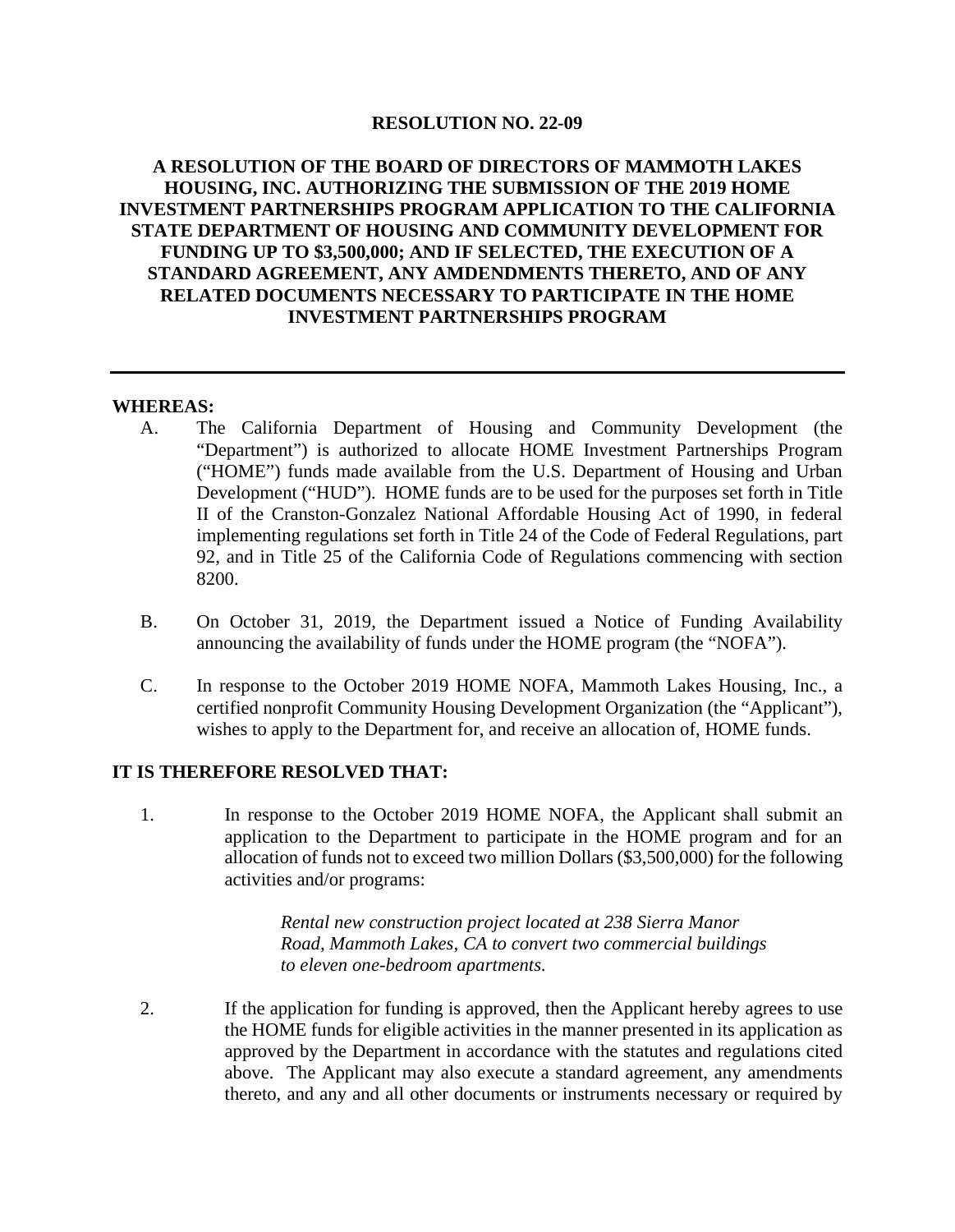the Department or HUD for participation in the HOME program (collectively, the required documents).

3. The applicant authorizes the Patricia Robertson, Executive Director or his/her designee(s) to execute, in the name of the applicant, the required documents.

## **APPROVED AND ADOPTED THIS 30th day of March 2022.**

AYES: \_\_\_\_\_\_\_\_\_ NAYS: \_\_\_\_\_\_\_\_\_ ABSTAIN: \_\_\_\_\_\_\_\_ ABSENT: \_\_\_\_\_\_\_\_

ATTEST:

Kirk Stapp, President

\_\_\_\_\_\_\_\_\_\_\_\_\_\_\_\_\_\_\_\_\_\_\_\_\_\_\_\_\_\_\_\_

\_\_\_\_\_\_\_\_\_\_\_\_\_\_\_\_\_\_\_\_\_\_\_\_\_\_\_\_\_\_\_\_ Patricia Robertson, Secretary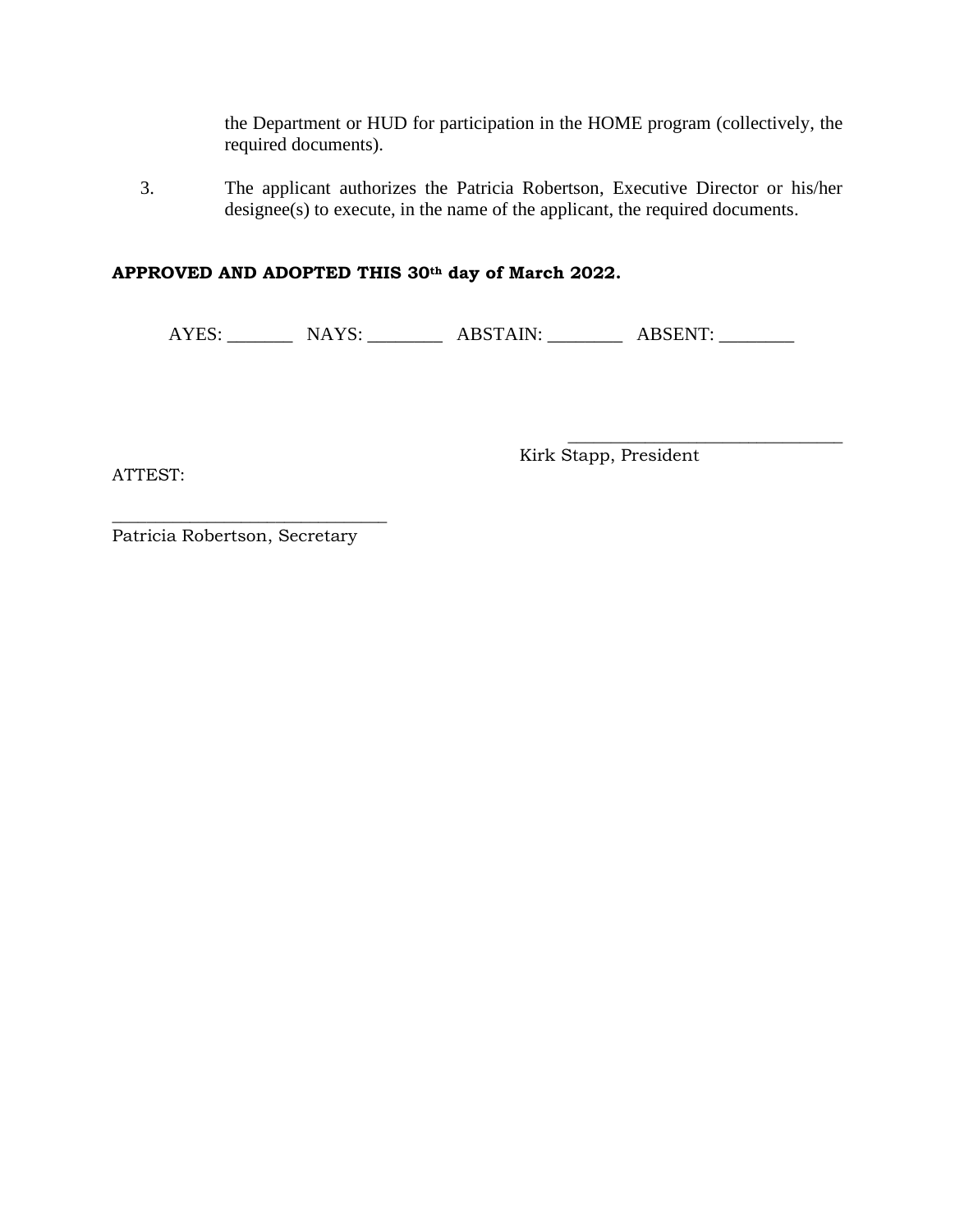### **RESOLUTION NO. 19-03**

### A RESOLUTION OF THE BOARD OF DIRECTORS OF MAMMOTH LAKES **HOUSING. INC. AUTHORIZING THE SUBMISSION OF THE 2019 HOME INVESTMENT PARTNERSHIPS PROGRAM APPLICATION TO THE CALIFORNIA** STATE DEPARTMENT OF HOUSING AND COMMUNITY DEVELOPMENT FOR FUNDING UP TO \$2,000,000; AND IF SELECTED, THE EXECUTION OF A STANDARD AGREEMENT, ANY AMDENDMENTS THERETO, AND OF ANY RELATED DOCUMENTS NECESSARY TO PARTICIPATE IN THE HOME **INVESTMENT PARTNERSHIPS PROGRAM**

#### **WHEREAS:**

- The California Department of Housing and Community Development (the A. "Department") is authorized to allocate HOME Investment Partnerships Program ("HOME") funds made available from the U.S. Department of Housing and Urban Development ("HUD"). HOME funds are to be used for the purposes set forth in Title II of the Cranston-Gonzalez National Affordable Housing Act of 1990, in federal implementing regulations set forth in Title 24 of the Code of Federal Regulations, part 92, and in Title 25 of the California Code of Regulations commencing with section 8200.
- $B<sub>x</sub>$ On October 31, 2019, the Department issued a Notice of Funding Availability announcing the availability of funds under the HOME program (the "NOFA").
- $C_{\star}$ In response to the October 2019 HOME NOFA, Mammoth Lakes Housing, Inc., a certified nonprofit Community Housing Development Organization (the "Applicant"), wishes to apply to the Department for, and receive an allocation of, HOME funds.

#### IT IS THEREFORE RESOLVED THAT:

 $1.$ In response to the October 2019 HOME NOFA, the Applicant shall submit an application to the Department to participate in the HOME program and for an allocation of funds not to exceed two million Dollars (\$2,000,000) for the following activities and/or programs:

> Rental new construction project located at 238 Sierra Manor Road, Mammoth Lakes, CA to convert two commercial buildings to eleven one-bedroom apartments.

2. If the application for funding is approved, then the Applicant hereby agrees to use the HOME funds for eligible activities in the manner presented in its application as approved by the Department in accordance with the statutes and regulations cited above. The Applicant may also execute a standard agreement, any amendments thereto, and any and all other documents or instruments necessary or required by